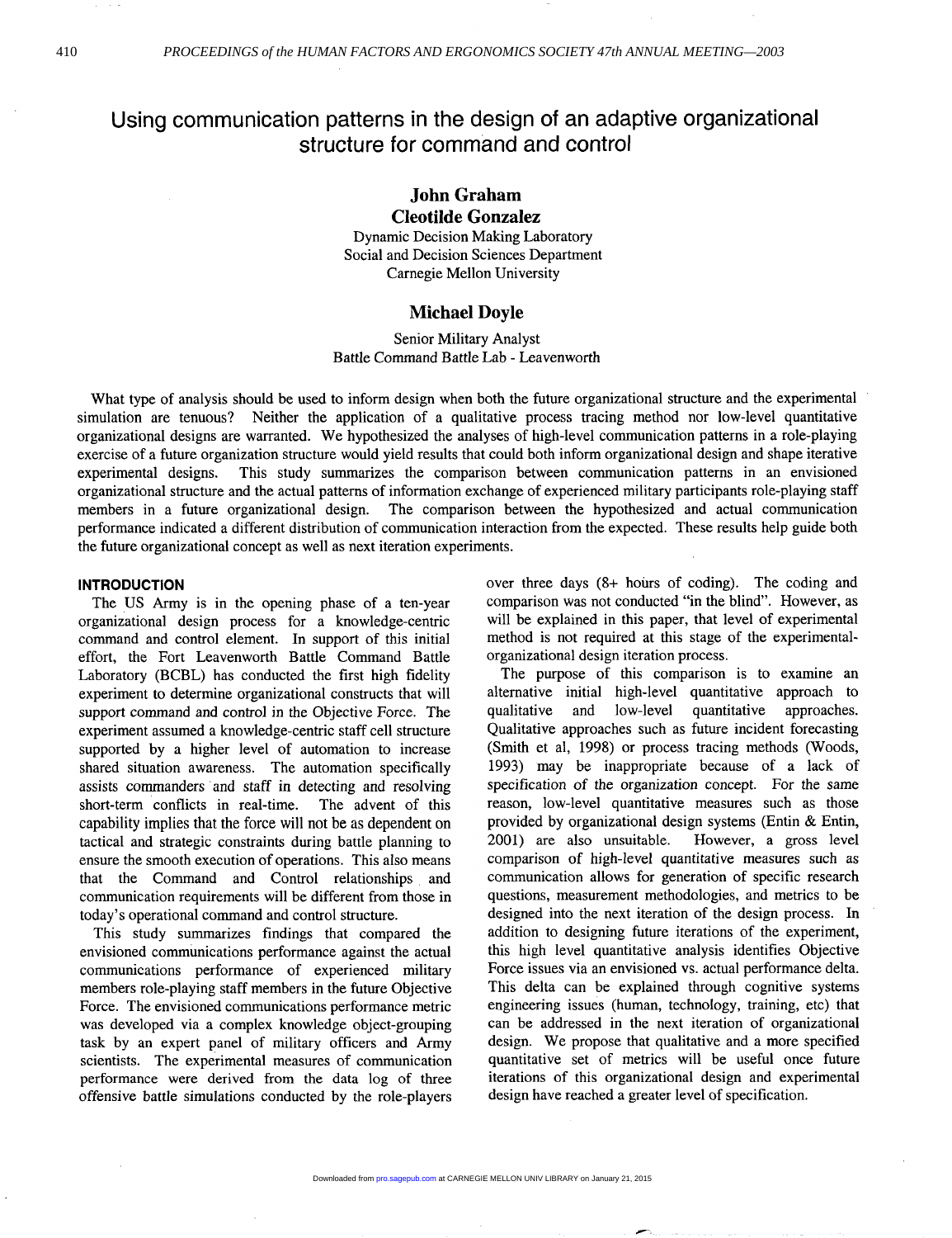### **METHOD**

# **Envisioned Communication Performance**

A representative set of Army intellectuals was assembled at Ft Leavenworth six months before the command and control experiment. Twenty-six Army officers ranging in rank from Brigac General to Captain<sup>1</sup> served as participants in knc $\ldots$  development and grouping. All participants had worked with the military for a minimum of 7 years and the average time working with the Army was approximately **16** years.

Participants were given one day of military decisionmaking training (review) to provide common ground for discussion in future sessions. On day two, in four ninety minutes sessions, the group specified a separate set of KOs for each of the typical operational missions of an Army command and control element: Offense, Support, Defense, Stability. They then individually submitted ratings of each of the knowledge objects to specific operational missions as in Figure **1.** On day three all participants were assembled and required to create "Natural Knowledge Clusters" based on mission-type for each of the knowledge objects.



Figure 1. Knowledge Object development, prioritization and clustering resulted in cell structures designed for Combat (offensive, defensive), Support, and Stability operations.

Knowledge object ratings were distributed using a majority wins process. The "Natural Knowledge Clusters" resulted in a proposed cell structure for the experimental staff organization. The knowledge objects were then clustered a second time to maintain a consistent command and control organization across operational missions. The resulting experimental staff organization and the knowledge object distribution is represented in Figure *2.* 



Figure **2.** Cell structure resulting from initial Knowledge Object distribution workshop conducted at the Ft Leavenworth Battle Command Battle Laboratory. 11 **1** of the knowledge objects are represented in this depiction.

#### **Actual Communication Performance**

In February 2003, the first experiment iteration using the knowledge object cell structure was conducted at the Fort Leavenworth BCBL. 26 Army officers served as roleplayers for the experimental command and control staff. They spent one week in team training. During this time, they were required to learn **a)** the concepts behind the experimental organization, b) a new method to make decisions in the experimental organization, c) their role in the structure of the experimental organization, and d) how to use the simulation software during the experiment.

The experiment itself was conducted as a command post exercise using OneSAF simulation software. The roleplayers gathered information and input actions on the battlefield via the simulation. Throughout the experiment, an average of fourteen data collectors entered observations, real-time, into a data log on Group Systems (Nunamaker et al, 1991). **As** a result every observable information transaction was captured. Each entered transaction was time-stamped with the participants, the discussion, and the outcome.

We coded the data log for speaker /receiver, prompted/ unprompted push/pull of information, purpose of interaction (military context relevant categories). Due to a limitation of audio, we were only able to check the data log entries against the commander's (Command Integration Cell, Figure *2)* position. Therefore, we only coded entries in which the commander was either the speaker or the receiver. Further, we only coded the first three days of operations. All three of these simulations were progressively more complex offensive operations.

<sup>&#</sup>x27; representing 13 military posts and **16** command organizations and nine Army and civilian scientists representing an equal number of theoretical approaches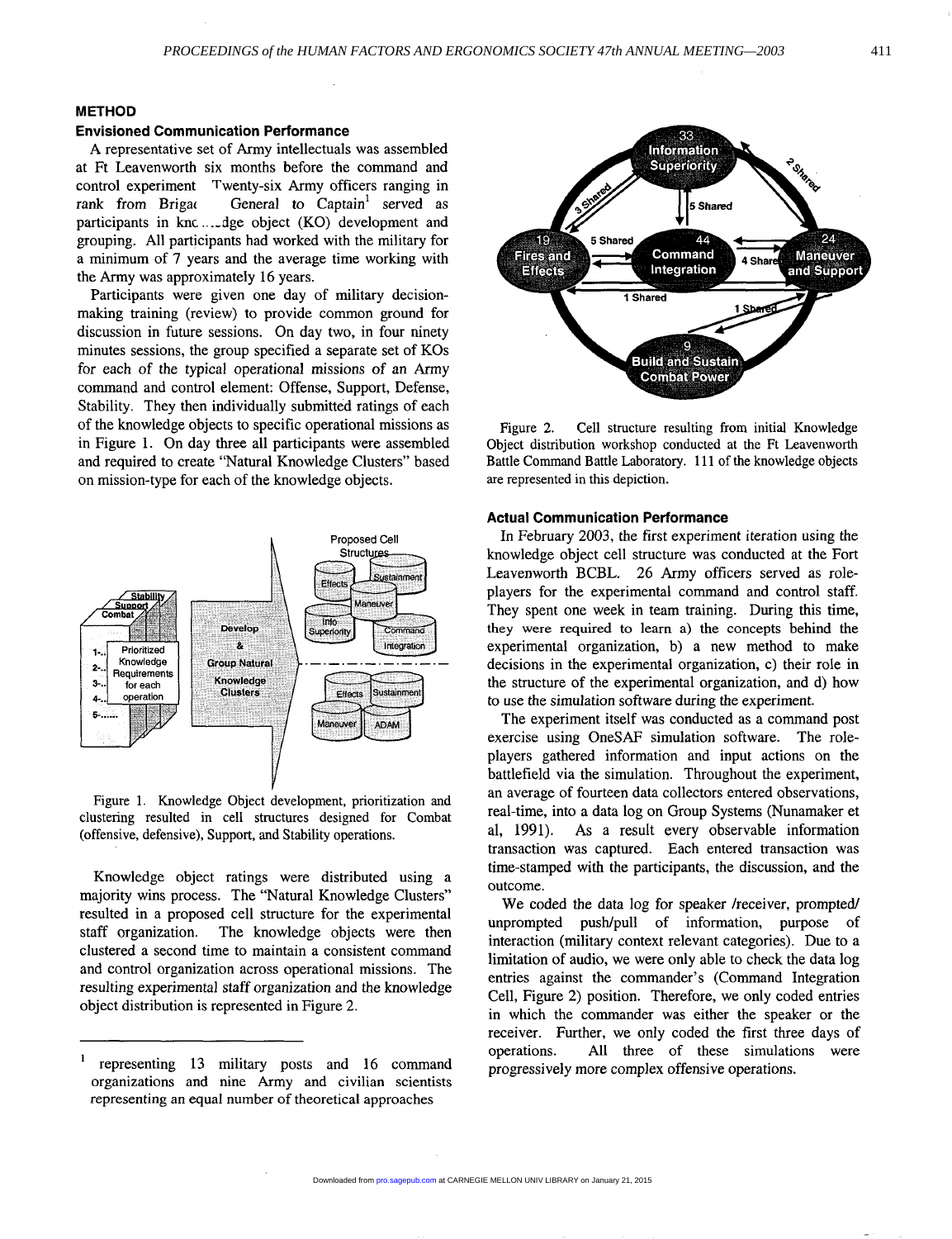#### **RESULTS**

The distribution of communications to and from the commander position from the data log codings yielded an unexpected result. Specifically, about 60% of the commander's interactions were outside his command and control organizatio lmost all of those interactions were to his subordinate leaders in the operation (See Figure 3).



Figure 3. Envisioned (Desired) knowledge object distribution moderated communications compared to the actual leader (commander) communications during the first experiment

While this was an interesting finding, we also had to look into the percentages of knowledge object calculated from the distribution previously shown in Figure 2. The distribution of communications to and from the commander is shown in Figure 4. The resulting percentages support an envisioned prioritization of leader (commander) interaction with his staff: Command Integration Cell, Information Superiority Cell, Maneuver & Support Cell, Fires & Effects Cell, followed by the Build and Sustain Cell. Even after model adjustments to account for external leader communication, every actual leader-cell interaction from the data log codings differed from the envisioned leadercell interaction from the knowledge object distribution. **As**  opposed to the envisioned communications, the actual communications priority favored the Effects Cell. The comparisons were similar in their low valuation of communication with the Logistics (Build and Sustain) Cell.

# **DISCUSSION**

There are two major quantitative deltas in the actual vs. envisioned interactions. First, the amount of leader communication external to the staff organization was about 60% of his total communication. Second the actual distribution of interaction within the staff did not match the envisioned distribution of interaction based on the knowledge object assignments. These two findings have major implications for both next iteration experimental design as well as the design of the future organization. The remainder of this section will propose adjustments that will reduce the delta to insignificance before final organizational design implementation and fielding.

**"Desired" Knowledge Object Disbibution (BCBL Workshop) vs FROM Commander Communication (BCBL Experiment)** 



Table 1. Envisioned prioritization of the leader-cell communications are based on the knowledge object distribution.

The next iteration of experiments must establish measures to capture process data between the leader and the external communicators. The process measures will better explain potential organizational impacts of the external communications. In the case of the organizational structure, we will also have to reconsider the role of the subordinate commanders and their knowledge object responsibilities. This change should increase the validity of next iteration experiments.

The knowledge objects distribution contributes to a second problem. The simulation allows members full access to all data and does not provide a prioritization system. Shattuck et a1 (2000) hypothesized that access to all data was counter-productive to leader decision-making. To replicate a better technological support to decisionmaking in the future organization, the salience of knowledge objects should be increased based on context. The next knowledge object grouping task will need a greater level of specification and a "push" system is necessary before the next iteration experiment.

The presence of a large shared visual display presenting all available information may have contributed to the delta. In their study of shared mental models, Bolstad & Endsley (1999, 2000) found that providing a fully shared display was actually a detriment to performance. Teams that started with a fully shared visual display never reached performance levels of teams with a partial or no shared visual display. This research indicates it is possible that the presence of a large screen shared visual space was counterproductive to some organizational communication. The next iterations of the future organization experiment will examine the value of this technology to group processes.

Bolstad & Endsley (1999, 2000) found that training a shared mental model would improve performance. There is some evidence that the role-players often developed an inappropriate shared mental model based the decisionmaking heuristics from their years of legacy organization